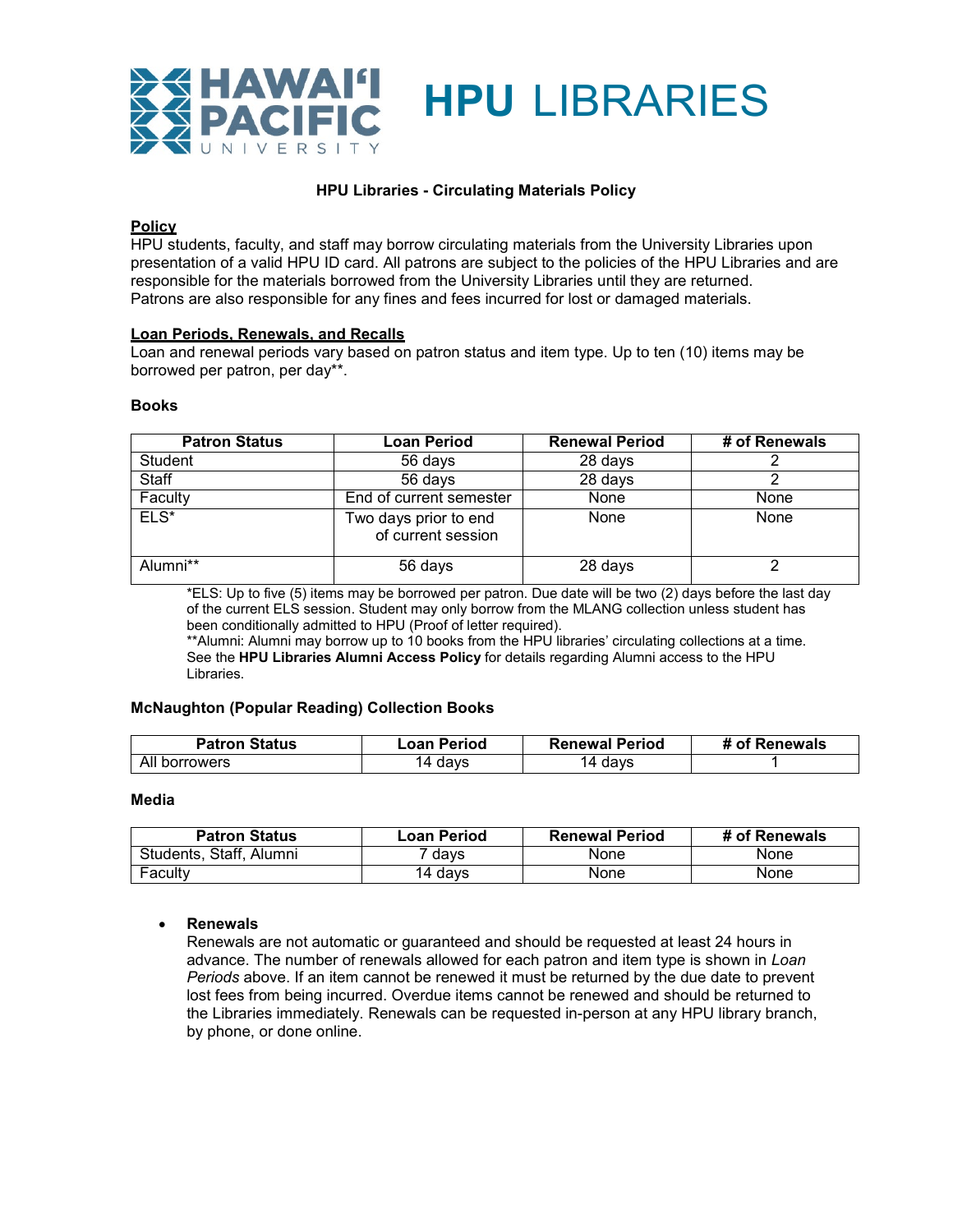• **Recalls**

All items are subject to recall at any time.

## **Fines and Fees**

The Libraries email overdue notices on the  $7<sup>th</sup>$ , 14<sup>th</sup>, and 21<sup>st</sup> days after an item's due date. These notices are a courtesy and failure to receive such notices will not be considered grounds for the cancellation of fines. Items more than three (3) weeks overdue will be considered lost and replacement fees assessed. Replacement fees consist of a replacement cost (replacement cost varies by item), plus a non-refundable \$15.00 administrative fee.

Interlibrary Loan materials incur a \$5.00 fine on the seventh day overdue. For Interlibrary Loan materials, replacement costs are determined by the lending institution, not the HPU Libraries.

### **Overdue Fines**

Interlibrary Loan materials\*\*\* | \$5.00 fine on seventh day overdue. \*\*\*Interlibrary Loan services are available to current HPU students, faculty, and staff. See the **Interlibrary Loan Policy** for details.

## **Lost or Damaged Materials**

| <b>Item Type</b> | <b>Replacement Cost</b> | <b>Administrative Fee</b><br>$(non-refundable)$ |
|------------------|-------------------------|-------------------------------------------------|
| Books            | Varies by item          | \$15.00                                         |
| Media            | Varies bv item          | \$15.00                                         |

# **Found and Returned**

If lost items are found and returned after payment, the replacement cost will be refunded, provided the following criteria are met:

- Not more than 6 months have passed since the fees were paid
- The lost item has not been replaced by the Libraries
- The lost item is in acceptable physical condition

# **Replacement Copies**

Patrons must inquire with Access Services to replace lost or damaged materials *before* the replacement fees are applied to their University account. The replacement copy must be an exact copy or newer edition of the lost item. Patrons who select this option must accept the risk of the replacement being rejected by the Libraries. Contact Access Services before purchasing the replacement copy to find out whether you are eligible for this option and to get exact publication details. The final decision on the acceptability of an item is at the discretion of the Libraries.

# • **Replacement Criteria**

Replacement copies must be approved by a librarian and meet the following criteria:

- o Same edition or newer
- o Same ISBN number (unless newer edition)
- o Same publisher
- o Same publication year (unless newer edition)
- o Same or similar number of pages, including maps, illustrations, etc.
- In new or very good condition. Items cannot be stamped "Used" or have any labels, stamps, or markings indicating it was once owned by another library or institution.